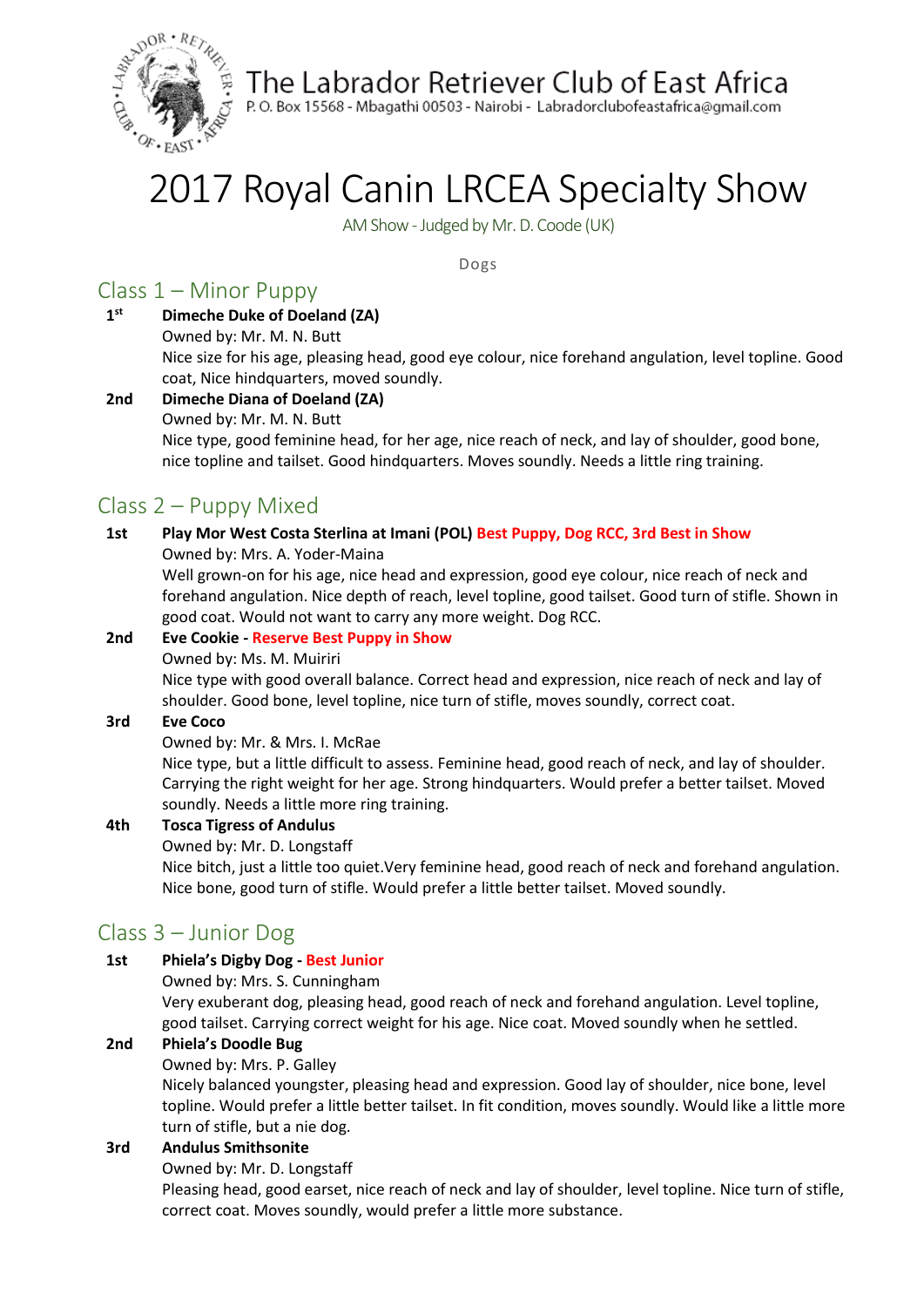## Class 4 – Maiden Dog

## **1st Doeland Elmo of Andulus**

Owned by: Mr. D. Longstaff

Shown in very fit condition, pleasing head and expression, good reach of neck and lay of shoulder, nice bone, strong hindquarters, good coat, moved soundly.

#### **2nd Imani's Diesel**

Owned by: Mrs. A. Yoder Maina No critique given

## **3rd Black Velvet**

Owned by: Mrs. S. Miller

Strongly made dog, masculine head, nice lay of shoulder. Very good bone, correct coat. Level topline, very good ribs. Nice turn of stifle. Would prefer a little better tailset. Moved soundly when he settled.

## Class 5 – Novice Dog

| 1st | Play Mor Special Edition at Imani (POL)<br>Owned by: Mrs. A. Yoder-Maina                                                                                                                    |
|-----|---------------------------------------------------------------------------------------------------------------------------------------------------------------------------------------------|
|     | Soundly made dog in fit condition. Nice head and expression. Good eye colour, nice lay of<br>shoulder. Level topline. Good spring of rib, sound hindquarters. In good coat. Moved soundly.  |
| 2nd | <b>Doeland Fazzo</b>                                                                                                                                                                        |
|     | Owned by: Mr. M. N. Butt                                                                                                                                                                    |
|     | Strongly made dog, with masculine head, good reach of neck and lay of shoulder. Nice bone. Level<br>topline and good tailset. Sound hindquarters. In good coat. Moved soundly.              |
| 3rd | <b>Hoopoe House George</b>                                                                                                                                                                  |
|     | Owned by: Mrs. D. Duncan                                                                                                                                                                    |
|     | Nice overall balance, good head and expression. Nice reach of neck and lay of shoulder. Good                                                                                                |
|     | bone, level topline, good tailset. Strong hindquarters. Would like a little more turn of stifle.                                                                                            |
| 4th | Dolbia William at Ontulele (POL)                                                                                                                                                            |
|     | Owned by: Mrs. B. E. Davis                                                                                                                                                                  |
|     | Shown in very good condition. Masculine head, nice earset, good lay of shoulder. Nice bone, good<br>spring of rib. Level topline, good turn of stifle. Correct coat texture. Moves soundly. |
| 5th | <b>Black Velvet</b>                                                                                                                                                                         |
|     | Owned by: Mrs. S. Miller                                                                                                                                                                    |
|     | As above                                                                                                                                                                                    |
|     |                                                                                                                                                                                             |

## Class 6 – Graduate Dog

#### **1st Ontulele Merely Amonarch Dog CC, Best in Show**

Owned by: Mrs. B. E. Davis

Nice head and epression. Nice clean neck. Good forehand angulation, level topline. Good depth of ribs. Very good turn of stifle. Good coat, moved soundly..

#### **2nd Ontulele Nosy Parker**

Owned by: Mrs. S. May

Strongly made dog, in fit condition. Kind head and expression. Clean neck and good lay of shoulder, level topline. Sound hidquarters, good depth of rib. In correct coat. Moved soundly when he seettled.

## **3rd Ontulele Casanova Lad**

Owned by: Mrs. B. E. Davis Shown in good condition, masculine head, clean neck. Good lay of shoulder, nice bone. Level topline, and good tailset. Sound hindquarters. In correct coat, moves a little close in front.

## **4th Andulus Black Prince**

Owned by: Mr. D. Longstaff

In fit condition, correct head and expression. Nice reach of neck and lay of shoulder. Level topline and good tailset. Good depth to the ribs. Nice turn of stifle. In good coat, moves a little close in front.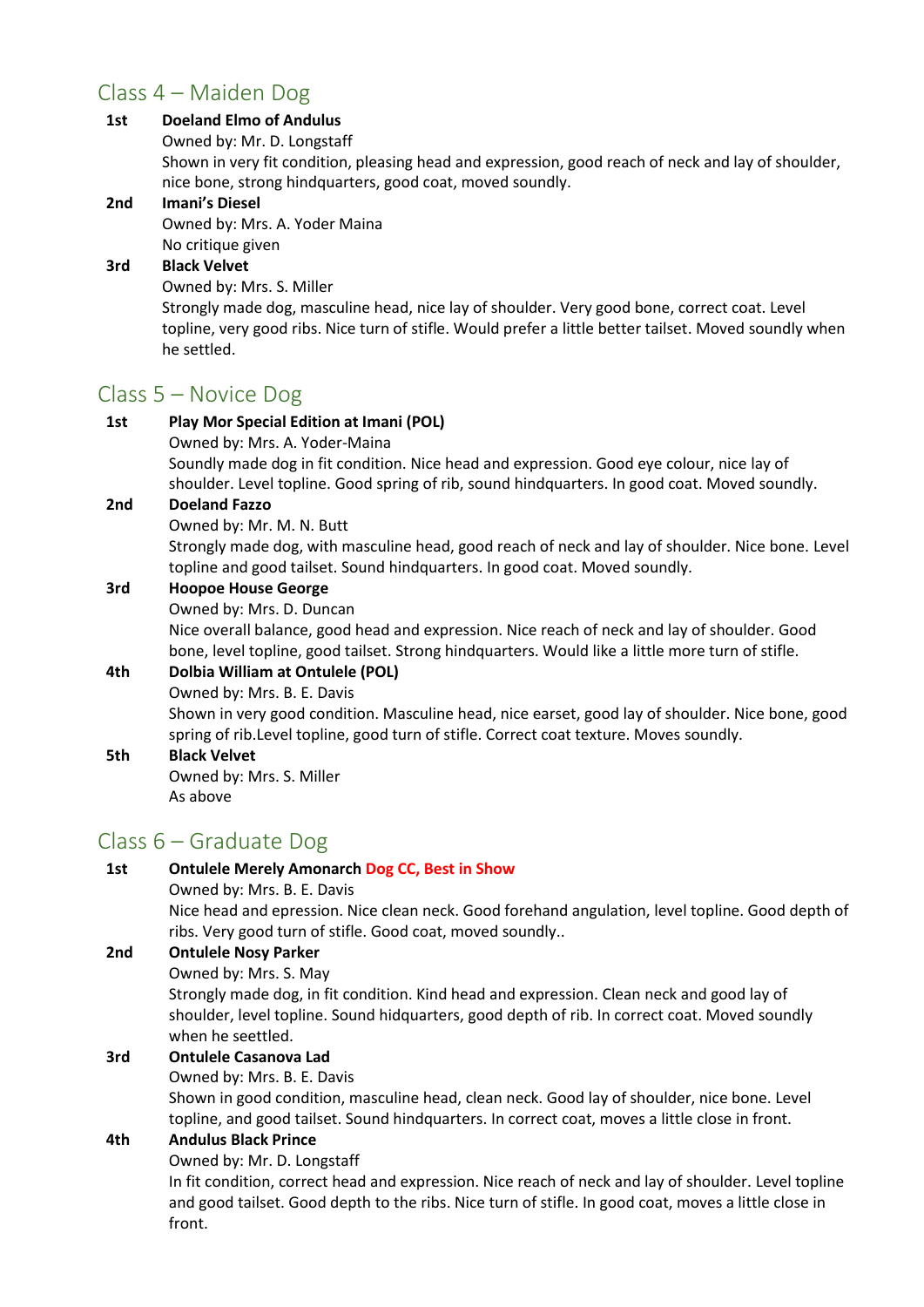## Class 7 – Mid Limit Dog

#### **1st Doeland Bogart**

#### Owned by: Mr. M. N. Butt

Very pleasing head and expression, good lay of shoulder, nice length of upper arm. Good bone, and depth of rib. Level topline, nice tailset, strong hindquarters. In good coat.

#### **2nd Ontulele Klever Klogs**

#### Owned by: Mrs. B. E. Davis

Strongly made dog in fit condition, masculine head and with kind expression. Well angulated forehand. Good bone, good spring of rib. Level topline, nice turn of stifle. Moved with drive, shown in good coat..

#### **3rd Peter Rabbit of Lian**

Owned by: Mrs. G. Shaw

In very fit condition. Correct head, nice reach of neck and lay of shoulder. Would prefer a little more length in upper arm. Level topline, good depth to the ribs. Strong hindquarters, in good coat. Moved steadily, but a little close in front.

#### **4th Chablais Horacio at Imani**

Owned by: Mrs. A. Yoder-Maina

Masculine head with good eye colour. Would prefer him with a little less weight. Good forehand angulation. Level topline, with good tailset. Strong hindquarters. Shown in good coat.

## Class 8 – Open Dog

#### **1st Ontulele Just The Job**

Owned by: Mrs. B. E. Davis

Pleasing head and expression, clean neck, nice lay to the shoulder, level topline with good tailset, good depth of the ribs, nice bone. Good turn of stifle, in good coat and condition. Moved soundly.

#### **2nd Ontulele Dare Devil**

Owned by: Mrs. B. E. Davis

Nice overall balance, correct head, kind expression. Good lay of shoulder, would prefer a little more upper arm. Good ribs, level topline. Short coupled, nice turn of stifle. In good coat. Moved a little close in front.

#### **3rd Ontulele Fortune Teller of Lian**

#### Owned by: Mrs. G. Shaw

Correct head and expression, nice bone throughout. Good forehand angulation. Level topline, good tailset. Good ribs, could turn of stifle. In good coat. Rear movement a little loose.

#### **4th Ontulele Ayres Rock**

#### Owned by: Mrs. C. Croze

Strongly made dog, nice head and expression. Good lay of shoulder, nice bone. Well sprung ribs, level topline. Sound hindquarters. In good coat, moved soundly.

## Class 9 – Veteran Dog 7 and 8 Years

#### **1st Sh Ch Andulus Gulliver's Boy - Best Veteran, 4th Best in Show**

Owned by: Dr. M. MacDevette

Strongly made dog in fit condition, masculine head, and with kind expression. Well angulated forehand, good bone. Good sping of rib. Level topline. Nice turn of stifle, moved with drive. Shown in good coat.

#### **2nd Ch Ontulele Benjamin Bunny**

#### Owned by: Mrs. B. E. Davis

Nice overall balance, very pleasing head and expression. Good forehand angulation. Nice spring of rib. Level topline, drops off a little over the croup. Nice turn of stifle. In good coat. Moves steadily.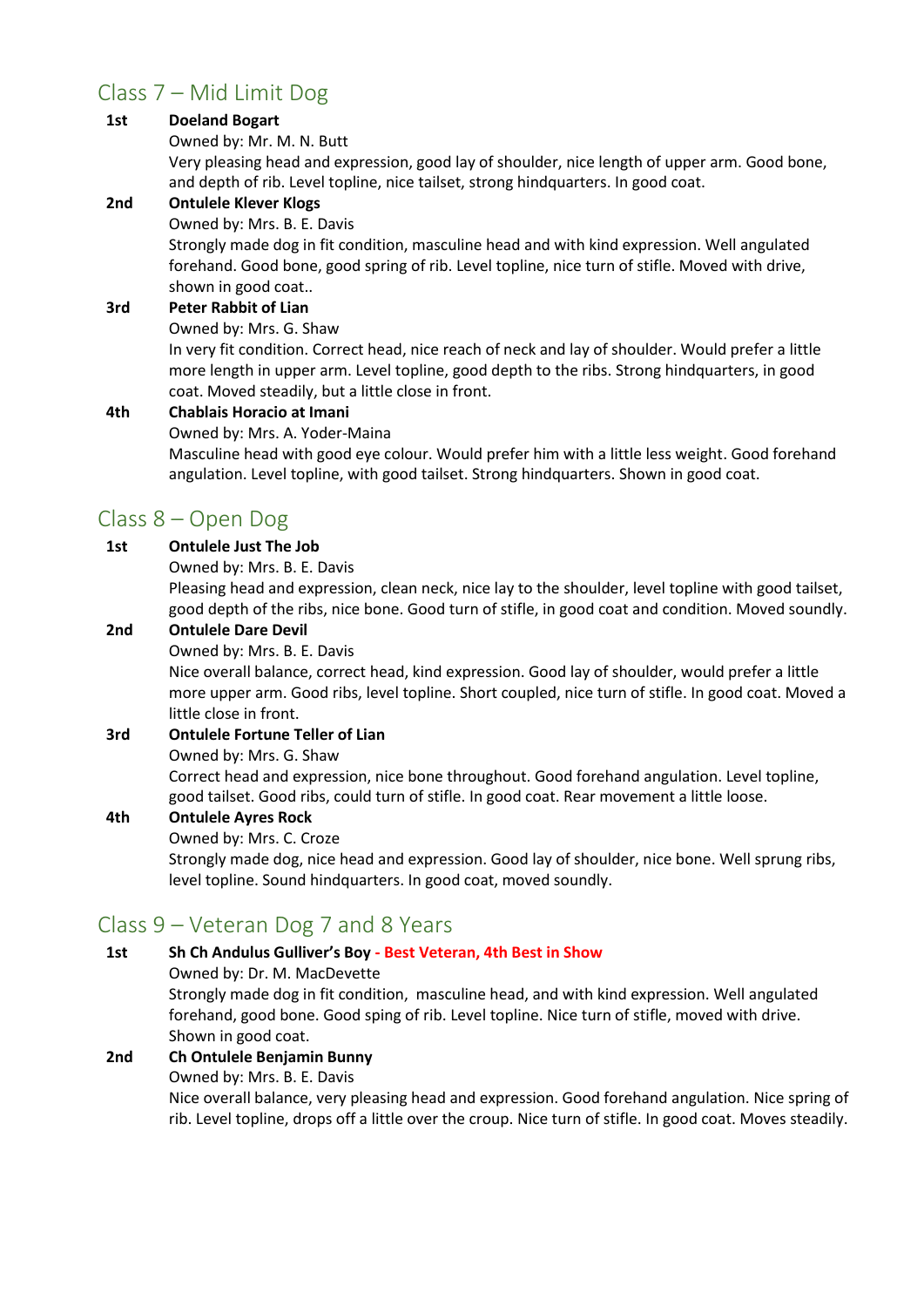#### **3rd Black Mail**

Owned by: Mrs. N. James

Masculine head, with pleasing expression. Good lay of shoulder. Upper arm a little straight. Level topline, good depth of rib. Nice turn of stifle. In good coat, and moves steadily.

#### **4th Ontulele Casanova Lad** Owned by: Mrs. B. E. Davis As above

| Dog CC  | <b>Ontulele Merely Amonarch</b>             |
|---------|---------------------------------------------|
|         | Owned by: Mrs. B. E. Davis                  |
| Dog RCC | Play Mor West Costa Sterlina at Imani (POL) |
|         | Owned by: Mrs. A. Yoder-Maina               |

## Class 10 – Special Veteran Dog 9 Years and Over

| 1st | <b>Andulus Canary Diamond</b>                                                                                |
|-----|--------------------------------------------------------------------------------------------------------------|
|     | Owned by: Mrs. S. May                                                                                        |
|     | Nicely balanced dog, in vvery good condition for his age. Pleasing head and expression, good                 |
|     | forehand angulation. Nice bone, level topline, strong hindquarters. Shown in good coat and<br>moves soundly. |
| 2nd | <b>Ontulele Xylophone Xpert</b>                                                                              |
|     | Owned by: Mrs. R. Stitchbury                                                                                 |
| 3rd | <b>Tamarind Indica</b>                                                                                       |
|     | Owned by: Mrs. A. McFerran                                                                                   |
|     | No Critique given                                                                                            |
| 4th | <b>Ontulele Xan Xanadu</b>                                                                                   |

Owned by: Mrs. B. E. Davis

## Class 11 – Champion Dog

- **1st Sh Ch Andulus Gulliver's Boy** Owned by: Dr. M. MacDevette As above
- **2nd Ch Ontulele Benjamin Bunny** Owned by: Mrs. B. E. Davis As above

## Class 12 – Special Field Trial Dog

- **1st Ontulele Merely Amonarch** Owned by: Mrs. B. E. Davis As above **2nd Ontulele Just The Job**
- Owned by: Mrs. B. E. Davis As above
- **3rd Ontulele Dare Devil** Owned by: Mrs. B. E. Davis As above
- **4th Black Mail** Owned by: Mrs. N. James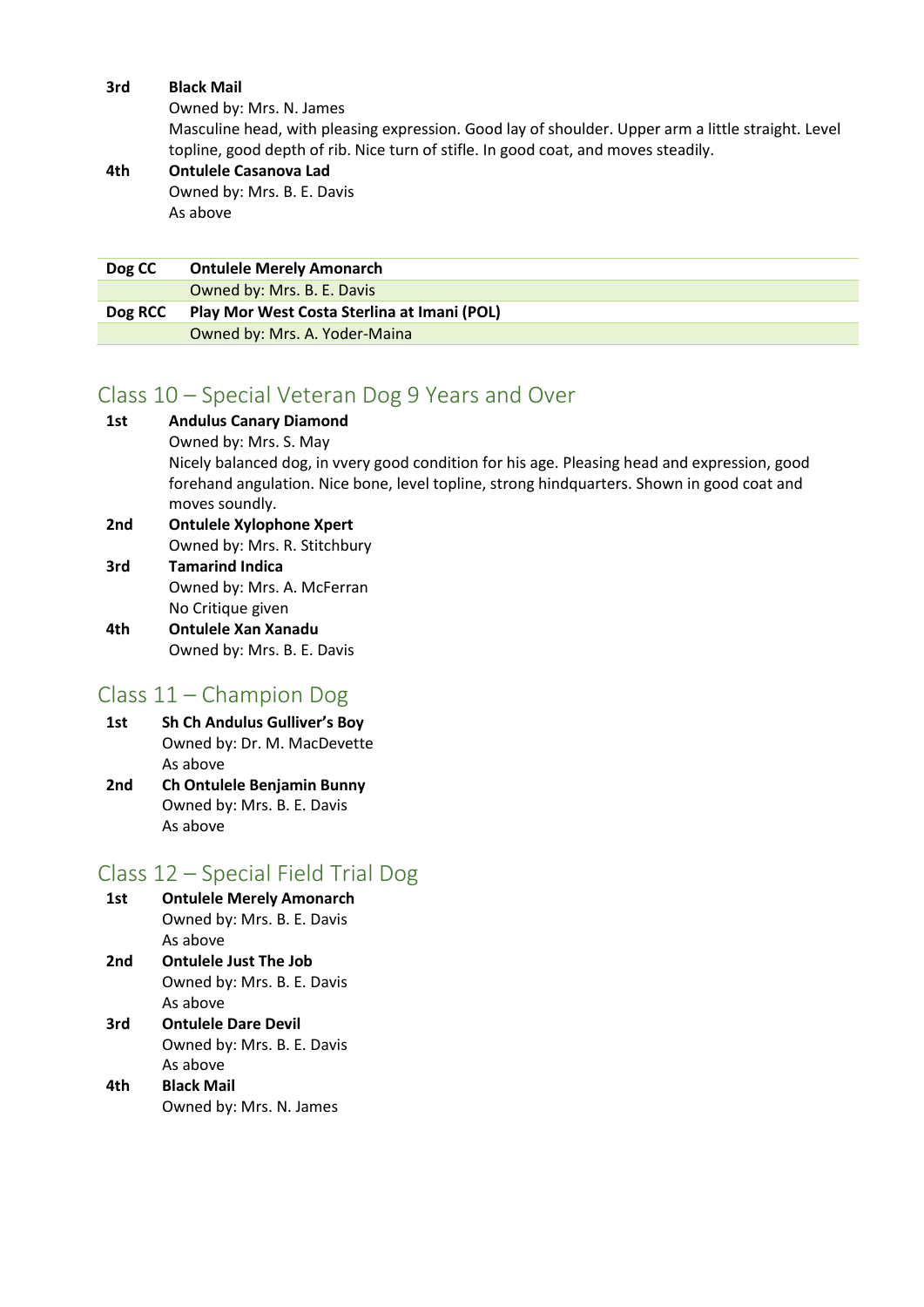#### Bitches

## Class 13 – Junior Bitch

| 1st             | Phiela's Day and Night at Deefarm - Reserve Best Junior in Show<br>Owned by: Ms. Carol Davey                                                                                                        |
|-----------------|-----------------------------------------------------------------------------------------------------------------------------------------------------------------------------------------------------|
|                 | 16 months, with nice overall balance. Pleasing feminine head, clean neck, and good lay of<br>shoulder. Nice depth of rib, good turn of stifle. Moves soundly, in good coat.                         |
| 2nd             | <b>Phiela's Dainty Dazzler at Deefarm</b>                                                                                                                                                           |
|                 | Owned by: Ms. Carol Davey                                                                                                                                                                           |
|                 | Nice bitch, short coupled, feminine head. Good reach of neck, well laid shoulder. Good ribs, sound<br>hindquarters. Moved with drive. In very good coat.                                            |
| 3rd             | <b>Ontulele Peanut Butter</b>                                                                                                                                                                       |
|                 | Owned by: Mrs. B. Trudell                                                                                                                                                                           |
|                 | Nice overall type, correct head and expression. Clean neck, good bone. Nice depth of rib, drops off<br>over the croup a little, would like a little more hindquarters. In good coat, moves soundly. |
| 4th             | <b>Phiela's Ding Dong Bell</b>                                                                                                                                                                      |
|                 | Owned by: Mrs. P. Galley                                                                                                                                                                            |
| 5 <sup>th</sup> | <b>Oloirien Calypso</b>                                                                                                                                                                             |
|                 | Owned by: Dr. I. Luvai, Ian & Ethan                                                                                                                                                                 |
|                 |                                                                                                                                                                                                     |

## Class 14 – Maiden Bitch

#### **1st Oloirien Anna – Bitch RCC**

Owned by: Ms. M. Muiriri

Nice overall balance, very feminine head, good forehand. Nice tailset with level topline. Good spring of rib, sound rear quarters. Shown in good coat, moves soundly. Bitch RCC.

#### **2nd Imani's Coca Ginger**

Owned by: Ms. M. Muli

Well grown bitch, would prefer slightly more feminine head. Very clean neck and good lay of shoulder. Level topline, good spring of rib. Strong hindquarters. Moves well, not quite in her best coat on the day.

#### **3rd Doeland Dora**

Owned by: Mr. V. Slavnov

Nice overall balance, woulld prefer a little more feminine head. Good reach of neck and lay of shoulder. Nice bone, level topline. Good lturn of stifle. in good coat. Moved soundly.

## **4th Andulus Iolite Girl** Owned by: David Longstaff

- **5th Magic Nusura** Owned by: Mrs. P. Killian
- **6th Montague Drumlanrig** Owned by: Natasha James

## Class 15 – Novice Bitch

**1 st Wiggy Wiggy Wagtail** Owned by: Mrs. S. Miller Very feminine head, clean neck, with good forehand angulation. Good spring of rib. Needs to make sure topline is taut when showing. Sound hindquarters, moved well. Shown in good coat. **2nd Ontulele Calypso Queen** Owned by: Mrs. P. Galley Nice overall balance, very nice feminine head, good forehand angulation, level topline. Well sprung ribs, good turn of stifle. Not in her best coat on the day. Moved soundly. **3rd Clarkwoods Feduka**

## Owned by: Mrs. B. E. Davis No critique

**4th Doeland Cinamon** Owned by: Mr. M. N. Butt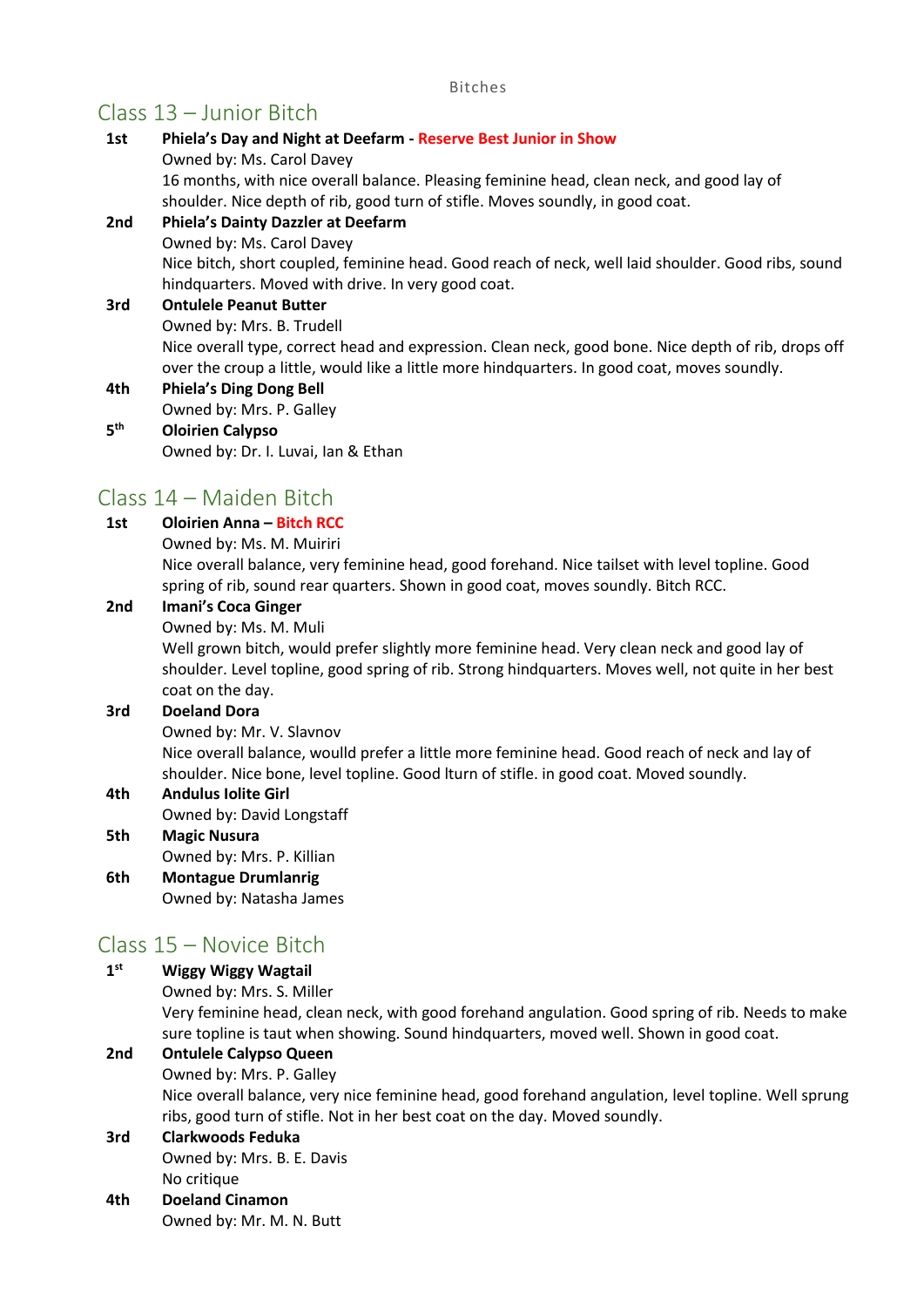**5th Ontulele Follie Bergere**

Owned by: Mrs. B. E. Davis

**6th Doeland Amy** Owned by: Mr. M. N. Butt

## Class 16 –Graduate Bitch

| 1st | Oloirien Abracadabra - Bitch CC                                                                    |
|-----|----------------------------------------------------------------------------------------------------|
|     | Owned by: Dr. I. Luvai, Ian & Ethan                                                                |
|     | Nice overall balance to the bitch. Very feminine head, clean neck and good forehand angulation.    |
|     | Nice spring of rib, level topline. Good hinquarter angulation. Shown in good coat, moved soundly.  |
|     | Handler needs more ring training! Bitch CC.                                                        |
| 2nd | <b>Wiggy Wiggy Wagtail</b>                                                                         |
|     | Owned by: Mrs. S. Miller                                                                           |
|     | As above                                                                                           |
| 3rd | <b>Montague Rubislaw</b>                                                                           |
|     | Owned by: Mrs. A. McFerran                                                                         |
|     | Very clean outline, correct head and expression. Good reach of neck and lay of shoulder. Level     |
|     | topline, drops off over the croup a little. Good bone, would prefer a liottle more turn of stifle. |
|     | Moved soundly, shown in correct coat and fit condition.                                            |
| 4th | <b>Ontulele Living the Dream</b>                                                                   |
|     | Owned by: Mrs. B. E. Davis                                                                         |
| 5th | <b>Bluebell Sasha at Imani</b>                                                                     |
|     | Owned by: Mrs. A. Yoder Maina                                                                      |
| 6th | <b>Ontulele Go for Gold</b>                                                                        |
|     | Owned by: Mrs. B. E. Davis                                                                         |
| 7th | <b>Doeland Annie Oakley at Ontulele</b>                                                            |
|     | Owned by: Mrs. B. E. Davis                                                                         |
|     |                                                                                                    |

## Class 17 – Mid Limit Bitch

## **1st Doeland Hilda**

Owned by: Mr. M. N. Butt

Nicely balanced bitch, very feminine head. Clean neck, good lay of shoulder, well sprung ribs, good turn of stifle. Level topline, not quite her best coat, but correct type and texture. Moved soundly.

## **2nd Ontulele Honey Gold**

Owned by: Mrs. S. Miller

A little stronger in head than the winner, good forehand angulation. Level topline good tailset. Sound hindquarters. Not in her best coat on the day, moved well.

## **3rd Doeland Diamanto**

Owned by: Mr. M. N. Butt Nice overall balance. Feminine head and expression. Clean neck, but a little heavy on the shoulder. Level topline, strong hindquarters. Coat a little soft to the touch. Good bone, moved soundly.

## **4th Ontulele Just in Time**

- Owned by: Mrs. B. E. Davis
- **5th Andulus Basalt Girl** Owned by: Mr. D. Longstaff

## Class 18 – Open Bitch

## **1st Abi of Byabani (PAK)**

Owned by: Mr. M. N. Butt

Pleasing head and expression. Clean neck, good forehand angulation. Level topline, good spring of rib. Sound hindquarters. In good coat, moved well.

## **2nd Ontulele Aloe Vera**

Owned by: Mrs. P. Killian

Very feminine bitch, kind expression. Good earset, good lay of shoulder. Well sprung ribs. Short coupled, good turn of stifle. Not in her best coat on the day. Moved soundly.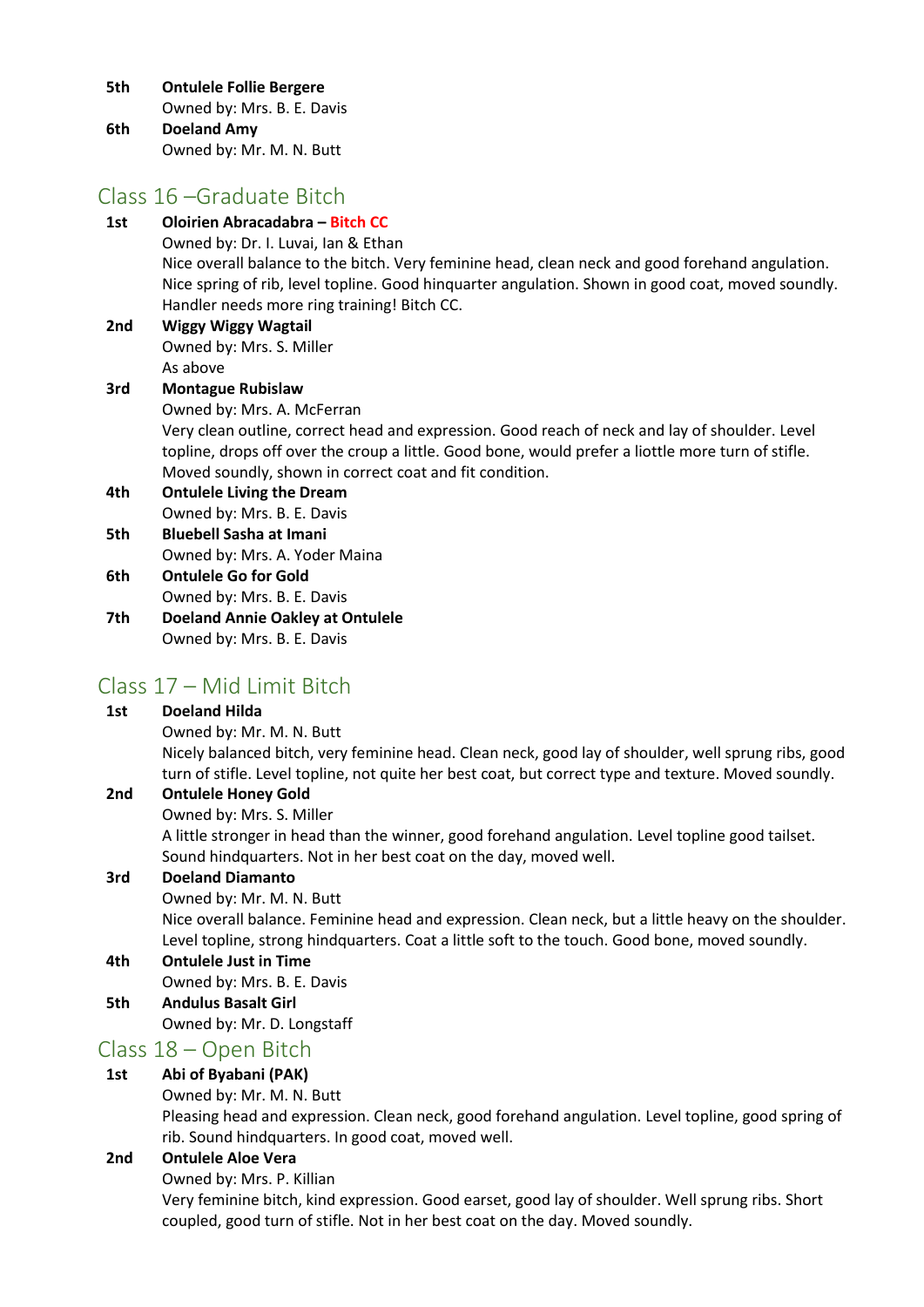#### **3rd Ontulele Zebedee Zooda**

Owned by: Mrs. A. McFerran

Very feminine head and expression, good reach of neck and lay of shoulder. Well sprung ribs, level topline. Tailset just a little low. Would like a little more turn of stifle. Moved soundly. In good coat.

- **4th Ontulele Dancing Queen** Owned by: Mrs. B. E. Davis
- **5th Rosinante Fortuna** Owned by: Mrs. A. Yoder-Maina

#### **6th Ontulele Willow Warbler** Owned by: Mrs. S. Miller

## Class 19 – Veteran Bitch 7 and 8 Years

#### **1st Duchess Panadola** Owned by: Mrs. N. James Feminine head and expression, very good forehand angulation. Good spring of rib. Level topline, nice turn of stifle. Coat a little soft, but moved soundly. **2nd Ontulele Cool Countess**

Owned by: Mrs. C. Davey No critique

#### **3rd Kyoto of Byabani (PAK)** Owned by: Mr. M. N. Butt A little strong in the head for me. Good lay of shoulder, nice bone, good depth of rib. Level topline, with good tailset. Strong hindquarters. Moved soundly. In good coat.

#### **4th Ontulele Aloe Vera** Owned by: Mrs. P. Killian As before **5th Kyoto of Byanbani (PAK)**

Owned by: Mr. N. M. Butt

**6th Andulus Kimberley Diamond** Owned by: Mr. D. Longstaff

## **Bitch CC Oloirien Abracadabra**

| Owned by: Dr. I. Luvai, Ian & Ethan |
|-------------------------------------|
| <b>Bitch RCC</b> Oloirien Anna      |
| Owned by: Ms. M. Muiriri            |
|                                     |

## Class 20A –Veteran Bitch 9 Years

- **1st Clarkwoods Jade at Ontulele** Owned by: Mrs. B. E. Davis
- **2nd Ontulele Willow Warbler**
- Owned by: Mrs. S. Miller
- **3rd Twende Ainokainen at Ontulele** Owned by: Mrs. B. E. Davies

## Class 20B – Special Veteran Bitch 10 years and over

- **1st Ch. Countess of Quince, Reserve Best Veteran** Owned by: Mrs. B. Trudell **2nd Rosinante Fortuna**
- Owned by: Mrs. A. Yoder-Maina
- **3rd Andara Amara** Owned by: Mrs. S. Miller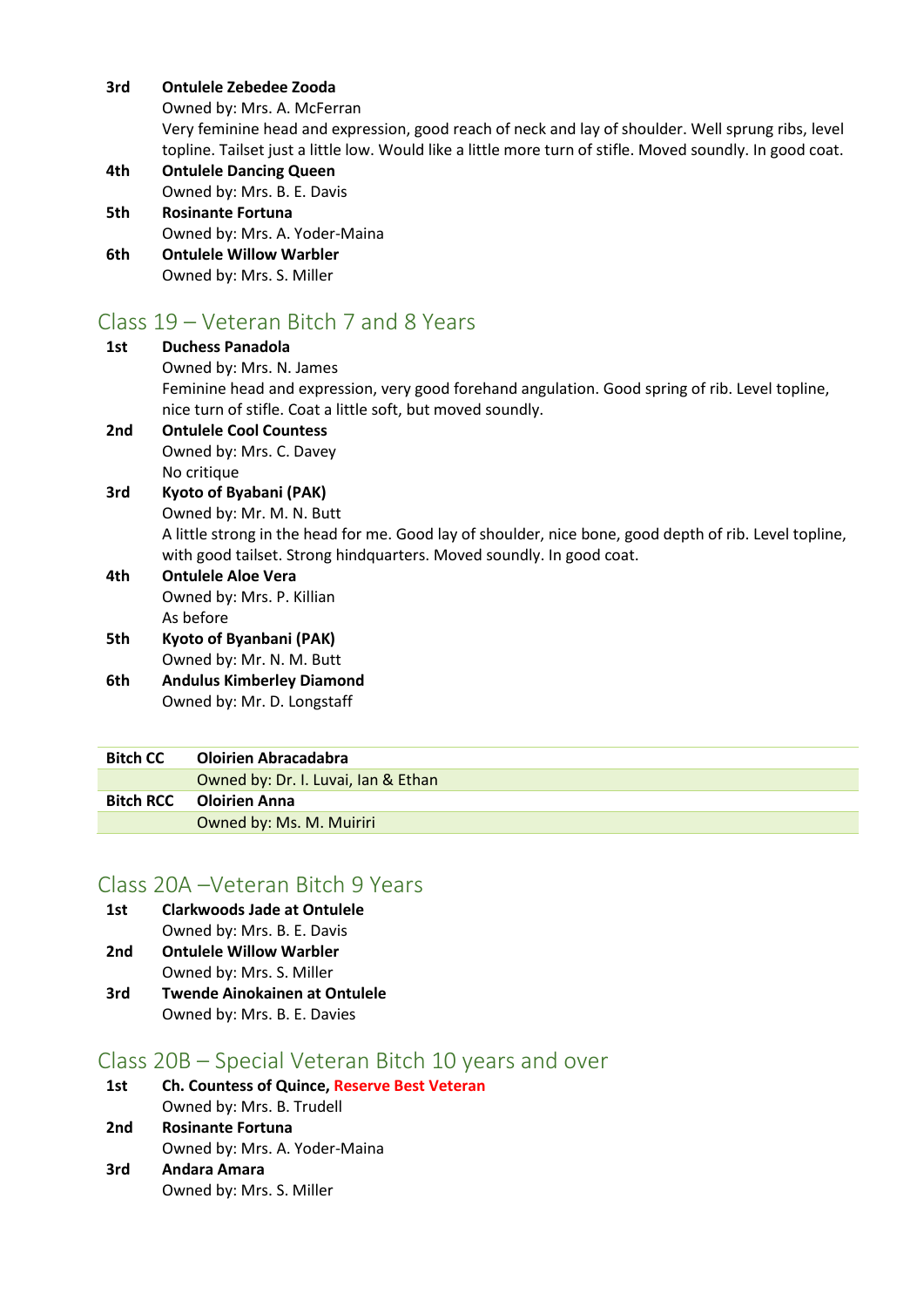## Class 21 – Champion Bitch<br>
1st Ch. Ontulele Greenwich Dre

**1st Ch. Ontulele Greenwich Dream, Reserve Best in Show** Owned by: Mrs. B. E. Davis **2nd Ch. Countess of Quince** Owned by: Mrs. B. Trudell

## Class 22 – Special Field Trial Bitch

| 1st             | <b>Ontulele Honey Gold</b>  |  |
|-----------------|-----------------------------|--|
|                 | Owned by: Mrs. S. Miller    |  |
| 2 <sub>nd</sub> | <b>Wiggy Wiggy Wagtail</b>  |  |
|                 | Owned by: Mrs. S. Miller    |  |
| <b>2rd</b>      | <b>Dutchess of Panadola</b> |  |
|                 | Owned by: Mrs. N. James     |  |
| 4 <sup>th</sup> | <b>Montague Rubislaw</b>    |  |

- Anna McFerran **5 th Ontulele Calypso Queen**
- Owned by: Mrs. P. Galley **6**
- **th Ontulele Zebedee Zooda** Owned by A. McFerran

|                                     | <b>AWARDS</b>                               |                     |
|-------------------------------------|---------------------------------------------|---------------------|
| <b>Best Puppy in Show</b>           | Play Mor West Costa Sterlina at Imani (POL) | Mrs. A Yoder-Maina  |
| Reserve Best Puppy in Show          | Eve Cookie                                  | Mrs. M. Muiriri     |
| <b>Best Junior in Show</b>          | Phiela's Digby Dog                          | Mrs. S. Cunningham  |
| <b>Reserve Best Junior in Show</b>  | Phiela Day and Night at Deefarm             | Ms. C. Davey        |
| <b>Best Veteran in Show</b>         | Sh. Ch. Andulus Gulliver's Boy              | Dr. M. MacDevette   |
| <b>Reserve Best Veteran in Show</b> | Ch. Countess of Quince                      | Mrs. B. Trudell     |
| <b>Best in Show</b>                 | <b>Ontulele Merely Amonarch</b>             | Mrs. B. E. Davis    |
| <b>Reserve Best in Show</b>         | Ch. Ontulele Greenwich Dream                | Mrs. B. E. Davis    |
| 3rd Best in Show                    | Play Mor West Costa Sterlina at Imani (POL) | Mrs. A. Yoder-Maina |
| 4 <sup>th</sup> Best in Show        | Sh. Ch. Gulliver's Boy                      | Dr. M. MacDevette   |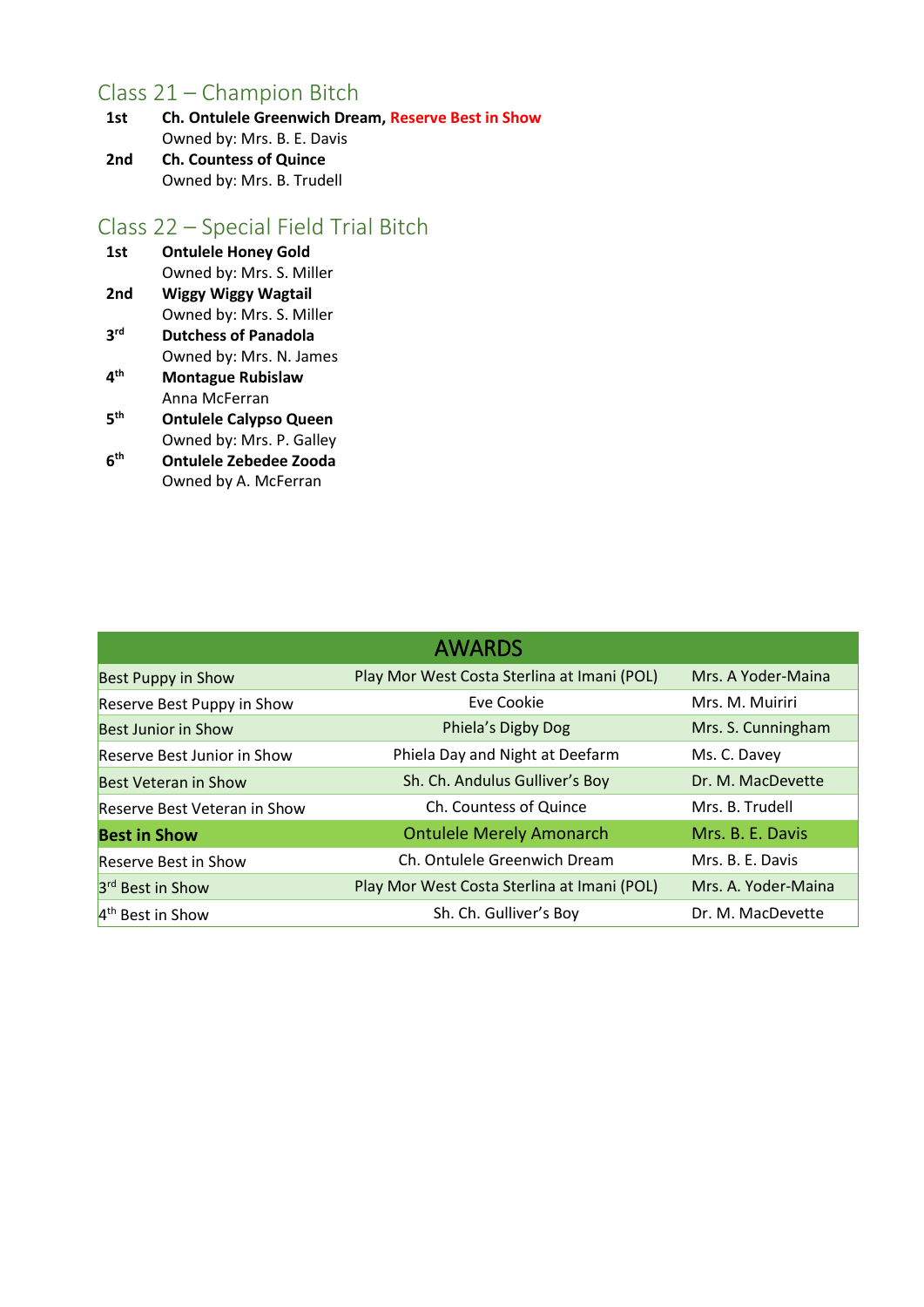## 2017 Royal Canin LRCEA Specialty Show

PM Show – Judged by Mrs. L. Tooth (UK)

## Dogs

## Class 1 – Minor Puppy

**1st Dimeche Duke of Doeland (ZA)**

Owned by: Mr. M. N. Butt Very nice puppy, well grown for her age. Pleasing head, nice reach of neck, good topline and tailset. Moved straight.

**2nd Dimeche Diana of Doeland (ZA)** Owned by: Mr. M. N. Butt Very nice puppy, pleasing head and expression. Good reach of neck, well placed shoulders, deep body. Tailset low, did not move well. Crabbed on the move.

## Class 2 – Puppy Mixed

**1 st Play Mor West Costa Sterlina at Imani (POL) - Best Puppy in Show** Owned by: Mrs. A. Yoder-Maina Well constructed, balanced dog, 10 months old. Handsome head, good pigmentation, well placed ears. Correct lay back of shoulder. Good topline and tailset. Deep body, with a good barrel rib. Excellent width of thigh, and moves with drive. Best Puppy.

## **2nd Eve Cookie - Reserve Best Puppy in Show** Owned by: Ms. M. Muiriri

Very feminine bitch, with pretty head. Would like a little bit more stop, and moulding on the face. Good reach of neck, level topline. Well placed shoulders, tailset a little low. Moved well.

#### **3rd Eve Coco** Owned by: Mr. & Mrs. I. McRae

**4th Tosca Tigress of Andulus** Owned by: Mr. D. Longstaff

## Class 3 – Junior Dog

#### **1 st Phiela's Digby Dog - Reserve Best Junior in Show**

Owned by: Mrs. S. Cunningham

Handsome young dog, with good pigmentation. A little light in the eye for me. Well placed ears, good reach of neck, and good lay of shoulder. Deep through the chest, but lacking in hindquarters. Tailset a little low. Moved OK.

## **2nd Phiela's Doodle Bug**

Owned by: Mrs. P. Galley

Nicely balanced dog, pleasing head, but a little heavy in the skull. Good length of muzzle, good reach of neck. Level topline, but falls away over the rear. A little long in second thigh. Moved OK.

## Class 4 – Maiden Dog

## **1st Imani's Diesel**

Owned by: Mrs. A. Yoder-Maina

Pleasing head and expression, good reach of neck. Lacking a little in upper arm. Deep through the chest. In good coat, and moved well.

## **2nd Doeland Elmo of Andulus**

Owned by: Mr. D. Longstaff

Nicely balanced dog. Pleasing head, good pigmentation, good reach of neck. Short in upper arm, firm topline, good bone and feet. Moved OK.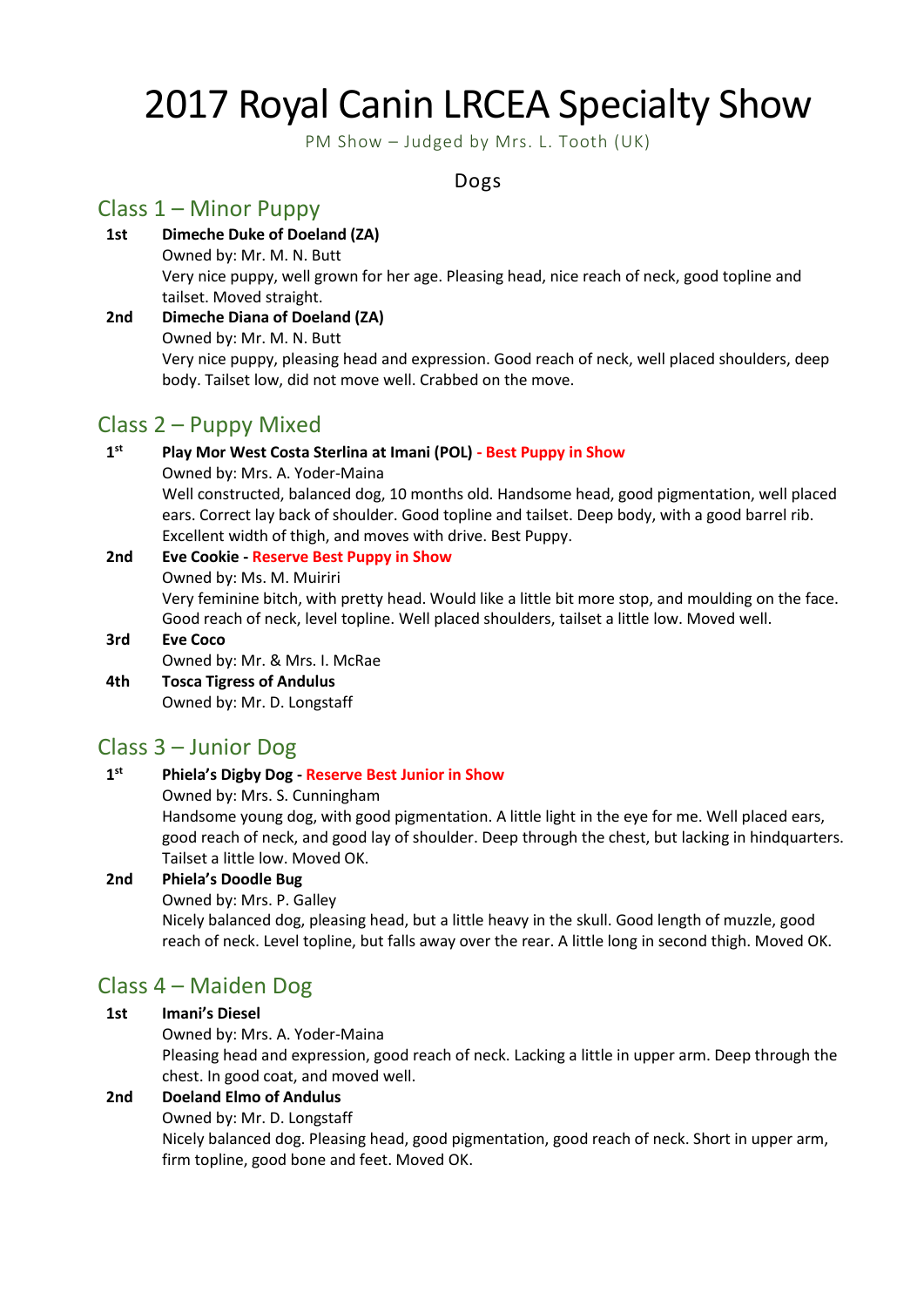#### **3rd Black Velvet**

Owned by: Mrs. S. Miller

Handsome dog a little overdone in the head. Deep through the body. Good bone and feet. Good coat. Moved OK.

## Class 5 – Novice Dog

#### **1st Doeland Fazzo**

Owned by: Mr. M. N. Butt

Well grown and well balanced dog, lovely condition Pleasing head, good pigmentation and eye colour. Good reach of neck, firm topline. Good tailset, deep through the body. Well angulated rear, and moved well.

## **2nd Play Mor Special Edition at Imani (POL)** Owned by: Mrs. A. Yoder-Maina

Nicely made chocolate boy, coat a good colour. Pleasing expression. I would prefer a slightly darker eye, though it is not incorrect. Super reach of neck, well angulated front and rear. Moved well.

## **3rd Dolbia William at Ontulele (POL)**

Owned by: Mrs. B. E. Davis Pleasing yellow dog, in good condition. A little strong in the head for me, not enough stop. Good topline. Long in second thigh. Moved OK.

#### **4th Hoopoe House George** Owned by: Mrs. D. Duncan **5th Black Velvet**

Owned by: Mrs. S. Miller

## Class 6 – Graduate Dog

## **1st Ontulele Merely Amonarch, Dog CC** Owned by: Mrs. B. E. Davis Nicely balanced dog, in excellent condition. Correct coat, well covered tail. Nicely balanced head, good reach of neck. Well angulated front and rear, moved well. **2nd Ontulele Nosy Parker**

#### Owned by: Mrs. S. May Nicely made dog in fit condition. Nicely balanced head, good reach of neck, firm topline, but falls away a little over the croup. Moved and showed well.

## **3rd Andulus Black Prince** Owned by: Mr. D. Longstaff Smaller type to 1st and 2nd, but still a balanced dog. In good coat, moved OK.

## Class 7 – Mid Limit Dog

| 1st     | <b>Ontulele Klever Klogs, Dog RCC, Reserve Best in Show</b>                                       |
|---------|---------------------------------------------------------------------------------------------------|
|         | Owned by: Mrs. B. E. Davis                                                                        |
|         | Very nicely made young dog, nicely proportioned head, good reach of neck, good lay of shoulder.   |
|         | Correct depth of body, good turn of stifle. In good coat, good tail, moved well.                  |
| 2nd     | <b>Doeland Bogart</b>                                                                             |
|         | Owned by: Mr. M. N. Butt                                                                          |
|         | Nicely made dog, but smaller type. Good bone and feet, good topline and tailset. Moved well.      |
| 3rd     | <b>Peter Rabbit of Lian</b>                                                                       |
|         | Owned by: Mrs. G. Shaw                                                                            |
|         | Nicely made dog, handsome head, earset a little high for me. Flowing topline, in excelllent coat. |
|         | Moved well.                                                                                       |
| $4 + h$ | Chablaic Uaracia at Imani                                                                         |

## **4th Chablais Horacio at Imani**

Owned by: Mrs. A. Yoder-Maina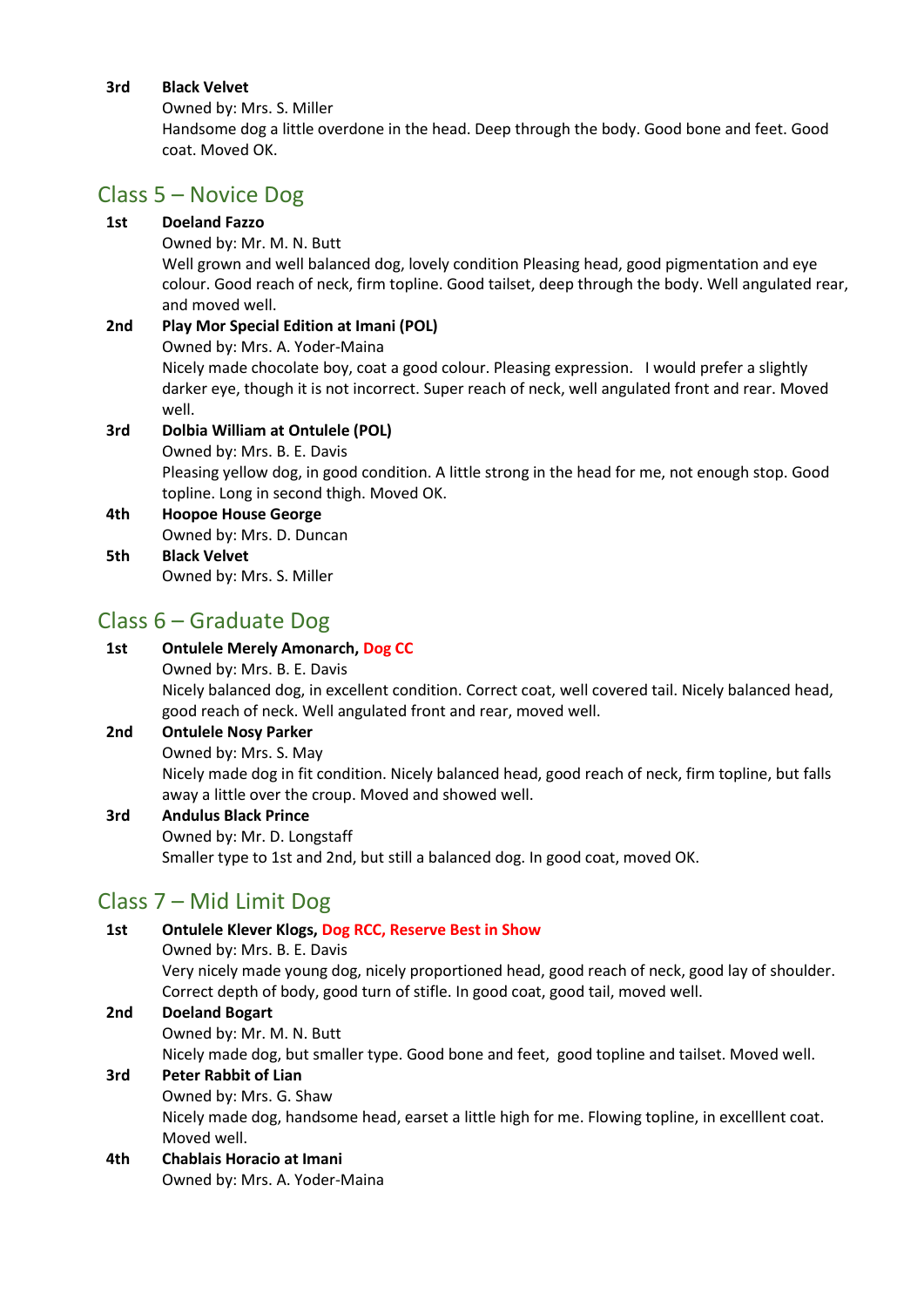## Class 8 – Open Dog

| 1st             | <b>Ontulele Just The Job</b>                                                                                                                                         |
|-----------------|----------------------------------------------------------------------------------------------------------------------------------------------------------------------|
|                 | Owned by: Mrs. B. E. Davis                                                                                                                                           |
|                 | Nicely balanced dog, deep body throughout. Excellent topline, taillset OK. Pleasing head, not<br>overdone. Good reach of neck, moves well.                           |
| 2nd             | <b>Ontulele Ayres Rock</b>                                                                                                                                           |
|                 | Owned by: Mrs. C. Croze                                                                                                                                              |
|                 | Very nice dog, balanced throughout. Pleasing head, lovely reach of neck. Level topline, but falls<br>away at the croup. In excellent coat and condition. Moved well. |
| 3rd             | <b>Ontulele Dare Devil</b>                                                                                                                                           |
|                 | Owned by: Mrs. B. E. Davis                                                                                                                                           |
|                 | Nicely balanced dog, a little on the small side. Pleasing head, good pigmentation. Well angulated                                                                    |
|                 | front and rear. Moved well.                                                                                                                                          |
| 4th             | <b>Ontulele Fortune Teller of Lian</b>                                                                                                                               |
|                 | Owned by: Mrs. G. Shaw                                                                                                                                               |
|                 | Class 9 – Veteran Dog 7 and 8 Years                                                                                                                                  |
| 1 <sub>ct</sub> | Sh Ch Andulus Gullivar's Roy, Rost Vatoran, Rost in Show                                                                                                             |

**1st Sh Ch Andulus Gulliver's Boy, Best Veteran, Best in Show**

Owned by: Dr. M. MacDevette Beautifully constructed, balanced male. Handsome head, correct bite, beautiful expression. Correct

earset, flowing topline. Well angulated front, deep through the body. Good turn of stifle and width of thigh. In excellent coat, correct tail. Moved well.

**2nd Ch Ontulele Benjamin Bunny** Owned by: Mrs. B. E. Davis Well balanced dog, pleasing head, correct front and rear angulation. Flowing topline. In good coat, moved well. **3rd Black Mail**

Owned by: Mrs. N. James Smaller made dog than 1st and 2nd. In excellent coat, with good tail. Moved OK. **4th Ontulele Casanova Lad**

Owned by: Mrs. B. E. Davis

| Dog CC  | <b>Ontulele Merely Amonarch</b> |
|---------|---------------------------------|
|         | Owned by: Mrs. B. E. Davis      |
| Dog RCC | <b>Ontulele Klever Klogs</b>    |
|         | Owned by: Mrs. B. E. Davis      |

## Class 10 – Special Veteran Dog 9 Years and Over

**1st Tamarind Indica - Reserve Best Veteran In Show** Owned by: Mrs. A. McFerran Twelve and a half year old in wonderful condition, excellent coat and tail. Pleasing head and expression. Showed and moved well. **2nd Andulus Canary Diamond**

Owned by: Mrs. S. May

- **3rd Ontulele Xan Xanadu** Owned by: Mrs. B. E. Davis
- **4th Ontulele Xylophone Xpert** Owned by: Mrs. R. Stitchbury

## Class 11 – Champion Dog

- **1st Sh Ch Andulus Gulliver's Boy** Owned by: Dr. M. MacDevette
- **2nd Ch Ontulele Benjamin Bunny** Owned by: Mrs. B. E. Davis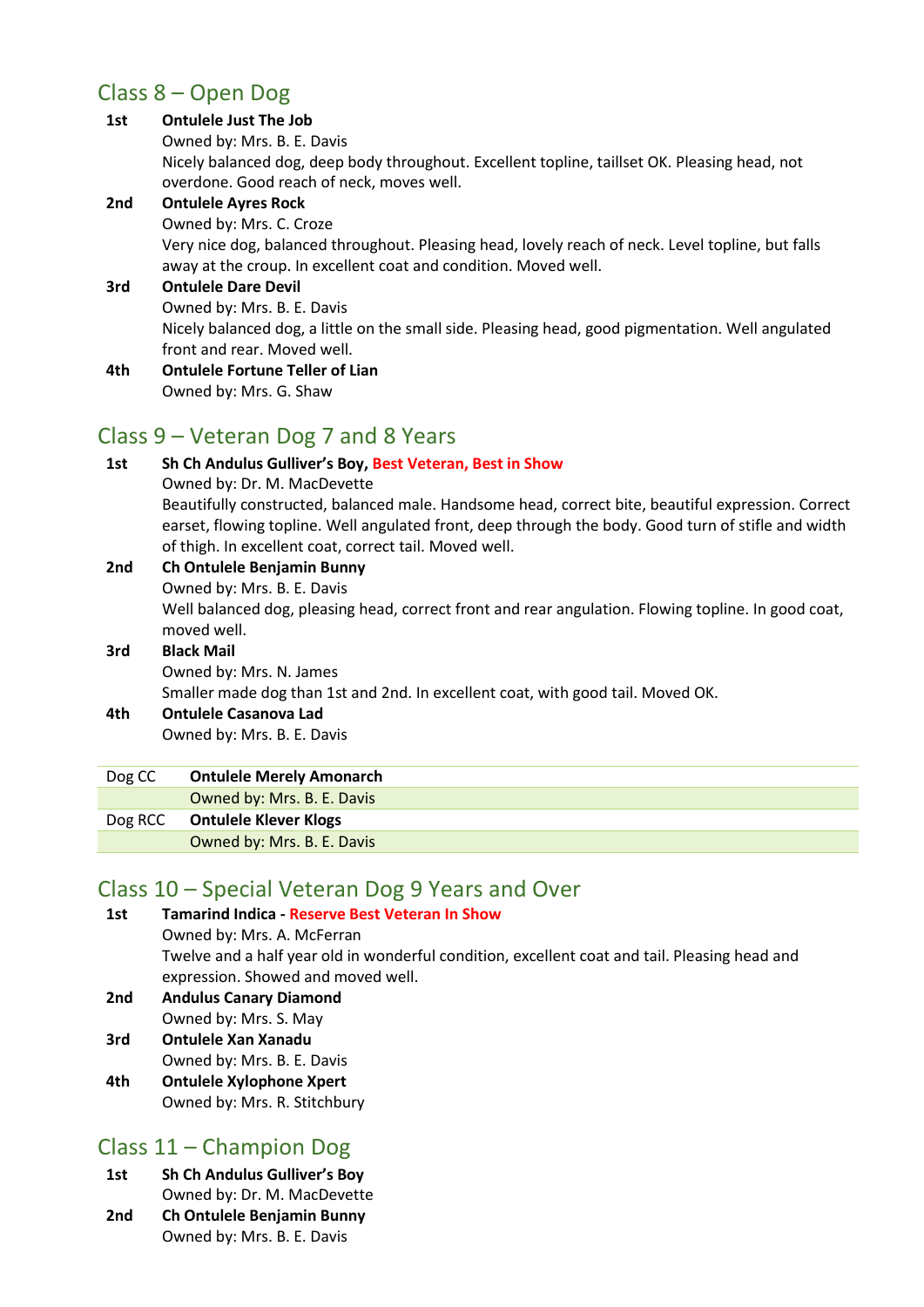## Class 12 – Special Field Trial Dog

- **1st Ontulele Merely Amonarch** Owned by: Mrs. B. E. Davis **2nd Ontulele Just The Job**
- Owned by: Mrs. B. E. Davis
- **3rd Ontulele Dare Devil** Owned by: Mrs. B. E. Davis
- **4th Black Mail** Owned by: Mrs. N. James

## Bitches

## Class 13 – Junior Bitch

- **1st Ontulele Peanut Butter, Best Junior** Owned by: Mrs. B. Trudell Nicely balanced young bitch. Very pretty head, good pigmentation. Well angulated front, correct depth of chest. Level topline, but falls away at the croup. Good turn of stifle. In good condition and coat. Moved well. Best Junior. **2nd Phiela's Day and Night at Deefarm**  Owned by: Ms. Carol Davey Very feminine young bitch. Correct balance to head, good reach of neck, well angulated front. Good depth of body, good turn of stifle. In good coat, well covered tail, moved well. **3rd Phiela's Ding Dong Bell** Owned by: Mrs. P. Galley Very pretty head, correct balance, well placed ears. Well angulated front. In good coat, moved OK. **4th Phiela's Dainty Dazzler at Deefarm**
- Owned by: Ms. Carol Davey **5th Oloirien Calypso**

Owned by: Dr. I. Luvai, Ian & Ethan

## Class 14 – Maiden Bitch

| 1st | Doeland Dora - Bitch RCC                                                                                                                                    |
|-----|-------------------------------------------------------------------------------------------------------------------------------------------------------------|
|     | Owned by: Mr. V. Slavnov                                                                                                                                    |
|     | Compact, nicely made bitch, pleasing head, but would prefer more stop. Correct earset. Good                                                                 |
|     | reach of neck, a little straight in front. Good topline and good tailset. Moved well.                                                                       |
| 2nd | <b>Olorien Anna</b>                                                                                                                                         |
|     | Owned by: Ms. M. Muiriri                                                                                                                                    |
|     | Pretty bitch in good condition, correct coat texture and excellent tail. Moved and showed well.                                                             |
| 3rd | <b>Imani's Coca Ginger</b>                                                                                                                                  |
|     | Owned by: Ms. M. Muli                                                                                                                                       |
|     | Nicely made bitch, pretty head, would prefer more stop. Good reach of neck, deep body. A little<br>long in coupling. Excellent coat, moved and showed well. |
| 4th | <b>Andulus Iolite Girl</b>                                                                                                                                  |
|     | Owned by: Mr. D. Longstaff                                                                                                                                  |
| 5th | <b>Andulus Spinel Girl</b>                                                                                                                                  |
|     | Owned by: Mr. D. Longstaff                                                                                                                                  |

## Class 15 – Novice Bitch

## **1st Clarkwoods Feduka, Bitch CC, Fourth Best in Show**

Owned by: Mrs. B. E. Davis

Nicely made bitch, pretty head, good pigmentation. Balanced throughout. A little short in upper arm. In very good coat, good tail, moved well.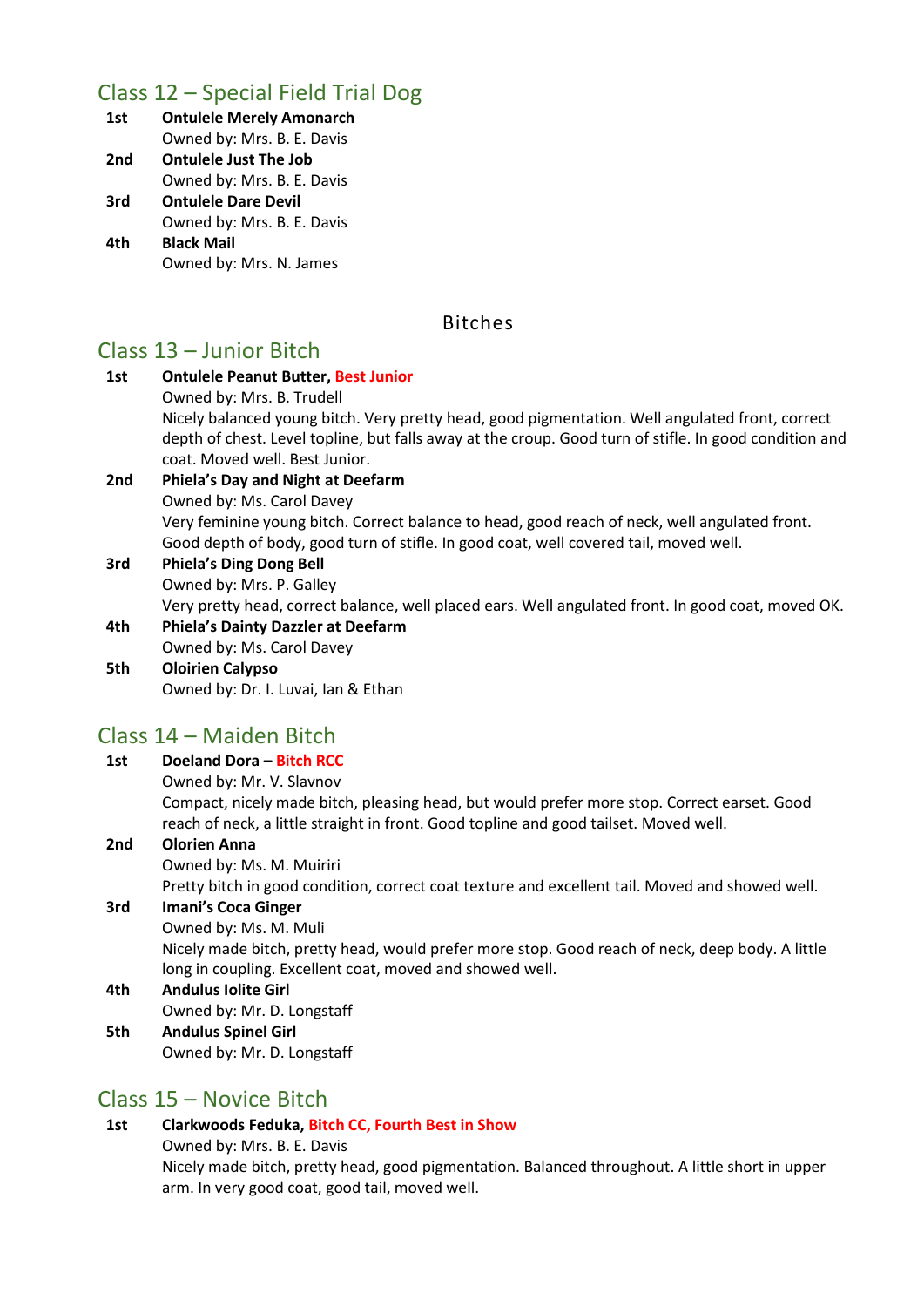#### **2nd Wiggy Wiggy Wagtail**

Owned by: Mrs. S. Miller

Nicely made bitch, pretty head. Earset a litle high for me. Good reach of neck, deep through the body. In good coat, moved well.

**3rd Doeland Cinamon** Owned by: Mr. M. N. Butt

Pleasing head and expression, good reach of neck. Good topline, in good coat. Moved OK.

## **4th Doeland Amy** Owned by: Mr. M. N. Butt

- **5th Ontulele Follie Bergere** Owned by: Mrs. B. E. Davis
- **6th Ontulele Calypso Queen** Owned by: Mrs. P. Galley

## Class 16 –Graduate Bitch

## **1st Bluebell Sasha at Imani**

Owned by: Mrs. A. Yoder-Maina

Nicely made bitch with pleasing head, lovely expression. Good reach of neck, good deep body. In very good coat, moved and showed well.

#### **2nd Montague Rubislaw** Owned by: Mrs. A. McFerran

Nicely balanced bitch, pleasing head, lovely expression. Good reach of neck, well angulated front and rear. Level topline.

#### **3rd Ontulele Living The Dream** Owned by: Mrs. B. E. Davis

Nicely constructed bitch, balanced throughout, lovely head and expression. In good coat and tail, moved well.

**4th Wiggy Wiggy Wagtail** Owned by: Mrs. S. Miller

#### **5th Olorien Abracadabra** Owned by: Dr. I. Luvai, Ian & Ethan

## Class 17 – Mid Limit Bitch

## **1st Doeland Diamanto**

Owned by: Mr. M. N. Butt

Nicely constructed bitch, pleasing head, would like more stop. Good pigmentation and correct earset. Good reach of neck, good deep body. Well angulated rear, in excellent coat, and good tail.

## **2nd Ontulele Honey Gold**

Owned by: Mrs. S. Miller Nicely balanced bitch, pleasing head and expression. Correct angulation front and rear. Not in best coat, but moved and showed well.

## **3rd Olorien Abba**

Owned by: Dr. M. M. Kahangara

Nicely constructed young bitch, pleasing head, good reach of neck. Good topline, coat a little soft. Moved OK

## **4th Doeland Hilda**

Owned by: Mr. M. N. Butt

## **5th Ontulele Just In Time**

Owned by: Mrs. B. E. Davis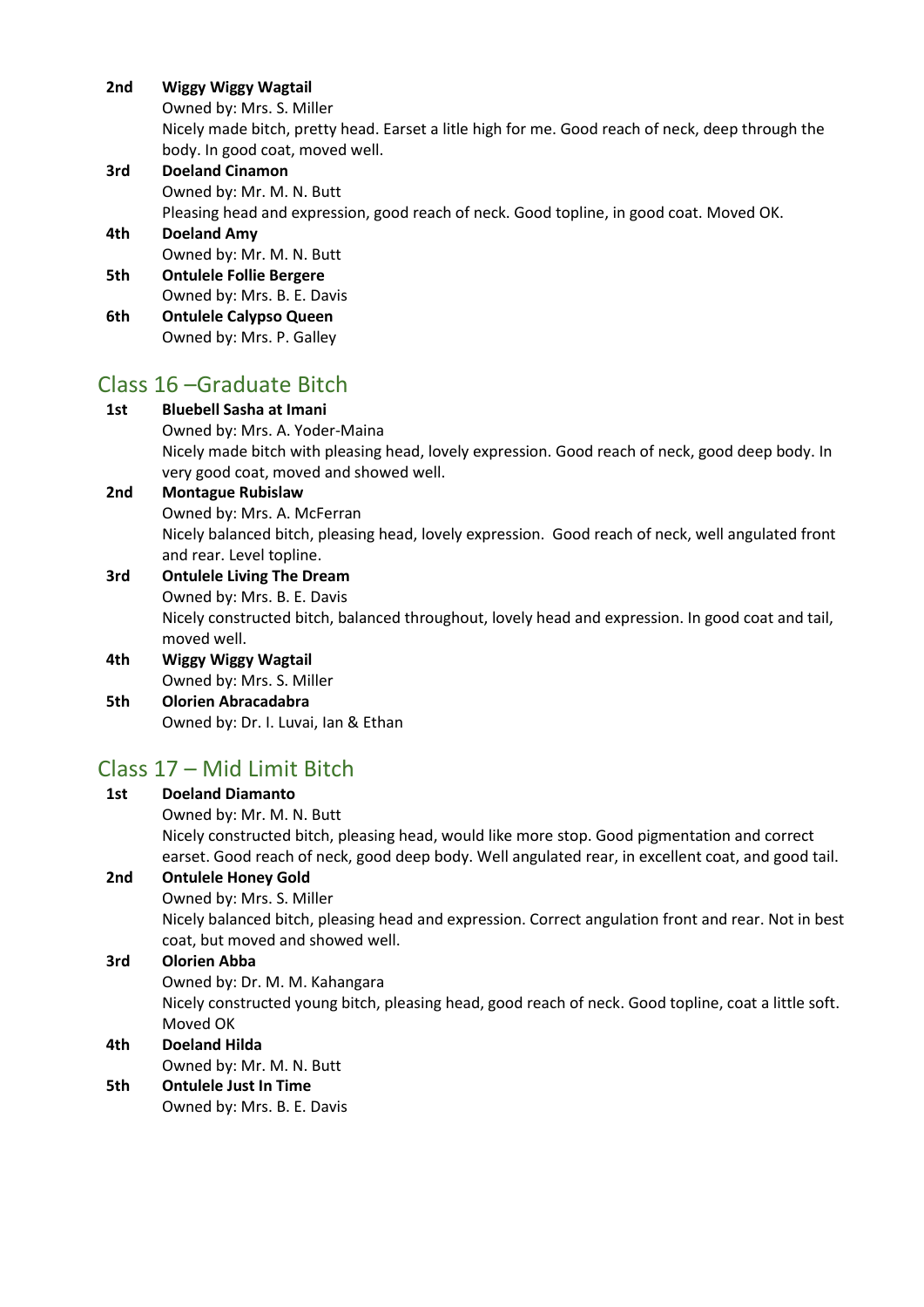## Class 18 – Open Bitch

#### **1st Abi of Byabani (PAK)** Owned by: Mr. M. N. Butt Nicely constructed bitch, pleasing head, good pigmentation and correct earset. Good reach of neck, well placed shoulders, though a little straight in upper arm. Good topline and tailset. Good turn of stifle. Moved and lshowed well. **2nd Ontulele Zebedee Zooda** Owned by: Mrs. A. McFerran Nice black bitch, well angulated throughout. Good topline, good barrel rib. Good coat, moved well. **3rd Rosinante Fortuna** Owned by: Mrs. A. Yoder-Maina Nicely constructed bitch, not in best coat. Pleasing head, good reach of neck. Moved and showed well. **4th Ontulele Willow Warbler** Owned by: Mrs. S. Miller **5th Ontulele Aloe Vera**

Owned by: Mrs. P. Killian **6th Ontulele Dancing Queen** Owned by: Mrs. B. E. Davis

## Class 19 – Veteran Bitch 7 and 8 Years (No further critiques)

| 1st | <b>Duchess Panadola</b>       |
|-----|-------------------------------|
|     | Owned by: Mrs. N. James       |
| 2nd | <b>Ontulele Cool Countess</b> |
|     | Owned by: Ms. Carol Davey     |
| 3rd | <b>Ontulele Zebedee Zooda</b> |
|     | Owned by: Mrs. A. McFerran    |
| 4th | <b>Ontulele Aloe Vera</b>     |

- Owned by: Mrs. P. Killian **5th Kyoto of Byabani (Pak)**
- Owned by: Mr. M. N. Butt

Γ

Γ

| Bitch CC | Clarkwoods Feduka          |
|----------|----------------------------|
|          | Owned by: Mrs. B. E. Davis |
|          | Bitch RCC Doeland Dora     |
|          | Owned by: Mr. V. Slavnov   |
|          |                            |

## Class 20A – Special Veteran Bitch 9 Years

- **1st Twende Ainokainen at Ontulele** Owned by: Mrs. B. E. Davis
- **2nd Ontulele Willow Warbler**
- Owned by: Mrs. S. Miller
- **3rd Clarkwoods Jade at Ontulele** Owned by: Mrs. B. E. Davis

## Class 20B – Special Veteran Bitch 10 Years and Over

## **1st Rosinante Fortuna**

- Owned by: Mrs. A. Yoder-Maina
- **2nd Ch Countess of Quince** Owned by: Mrs. B. Trudell
- **3rd Andara Amara** Owned by: Mrs. S. Miller